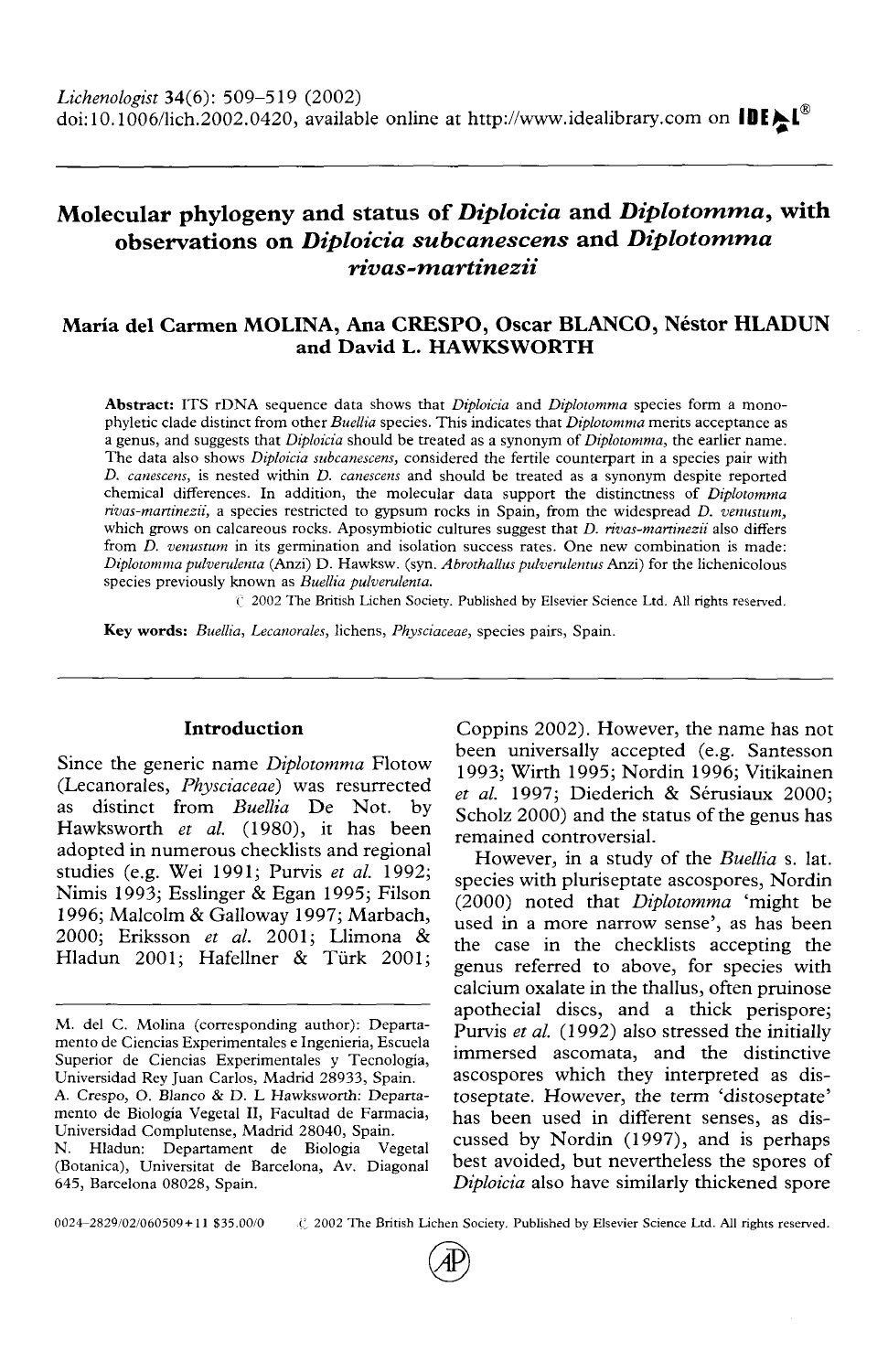walls and septa developing secondarily recalling the polarilocular *Dirinaria-type* (Matzer *et al.* 1997). Nordin noted that the *Diplotomma* s. str. group was also distinct biologically, in that it included obligately or facultatively lichenicolous species. Interest- ingly, *Diploicia* Massal., which has a similar thallus structure and ascospores but a placo-<br>dioid habit, has been unhestitatingly ac-<br>cepted by all authors in recent decades.<br>However, the type species of the latter genus, *D. canescens* (Dickson) Massal., was in- cluded in *Diplotomma* when the generic name was first used (Flotow 1849, 1850). In order to check the affinities of *Diploicia* with respect to *Diplotomma* and also *Buellia* s. str., we examined several collections of the type species of these genera and further its sup- posed primary, generally fertile species *Dc. subcanescens* (Werner) Hafellner & Poelt. The latter has also been reported to differ chemically from the sorediate and generally infertile *Dc. canescens* (Elix *et al.* 1988). This topic is of particular interest since some presumed species pairs are proving to be single species when studied using molecular methods (Articus *et al.* 2002).

*Buellia rivas-martinezii* Barreno & A. Crespo (Follmann & Crespo 1975), a species name not mentioned by Nordin (2000), was transferred to *Diplotomma* by Molina & Crespo (2000). This species is a frequent and moderately polymorphic taxon that appears to be confined to crystalline gypsum rocks in dry conditions in the Meso-mediterranean bioclimatical level (Rivas-Martinez 1982). *Diplotomma rivasmartinezii* has a thin, pale grey or ochra-ceous, rimose or granular,  $K -$  thallus and lacks a dark prothallus. The apothecia are innate, abundant, rounded  $(0.8-1.2 \text{ mm})$ diam.), and have an ephemeral thalline ex-<br>ciple which is normally K+ red; the apoth-<br>ecia later become slightly substipitate and somewhat convex (Barreno & Crespo 1975; sub *Buellia follmannii* Barreno & A. Crespo, non Dodge 1967). Probably due to the rareity of the biotopes where it grows, the species is not represented even in many large lichen herbaria; consequently it has not been included in revisionary studies of buellioid lichens (Scheidegger 1993; Nordin 1996, 2000). The species is related to *Din. vennstum* Korb. (Barreno & Crespo 1975; as *Buellia venusta),* a species discussed in detail by Nordin (2000), which has innate apoth- ecia and usually a smooth or rimose, often subeffigurate thallus and frequently showing a peripheral black prothallus. Although in some collections the morphological and chemical differences between the two taxa are not unequivocal, the particular habitat of *Dm. rivas-martinezii* facilitates its identification. Based on chemical and morphological characters, Clauzade & Roux (1985), accepted *B. venusta* as an independent species with a  $K<sup>+</sup>$  yellow thallus, but included *B. rivas-martinezii* as a synonym of *B. epipolia* (Ach.) Mong. with a K~ thallus. Nordin (1996) noted that *B. epipolia* s. str. was a synonym of *B. alboatra* (Hoffm.) Th. Fr. and used the name *B. venusta* to include  $K+$  and  $K-$  specimens.

The taxonomic level to be used for par-<br>ticular taxa is always open to different inter-<br>pretations, but new and independent data sets, and especially molecular characters, may support one interpretation better than another. Additionally, molecular characters may give information about evolutionary pathways that can be used in hypotheses for the process of speciation. Features of the substratum have been considered as one important selective determinant of the pres- ence of most lichen species. Lopez-Bilbao *et al.* (1996) demonstrated a differential gene expression depending on the sub- stratum. However, there are no data relating this feature to the process of speciation. Although vegetative (production of soredia, isidia, or other dual propagules) *versus* sexual reproduction (production of basi- diospores or ascospores) has been proposed as one evolutionary trend in lichens (Poelt 1970, 1972; Tehler 1982) no other hypothesis has been vindicated. Paraphyletic evolu-<br>tion is considered to be one important process by which the delimitation of new plant species may be explained (Rieseberg  $\&$ Brouillet 1994; Vargas *et al.* 1998) although no model of paraphyletic speciation has been proposed amongst lichen-forming fungi.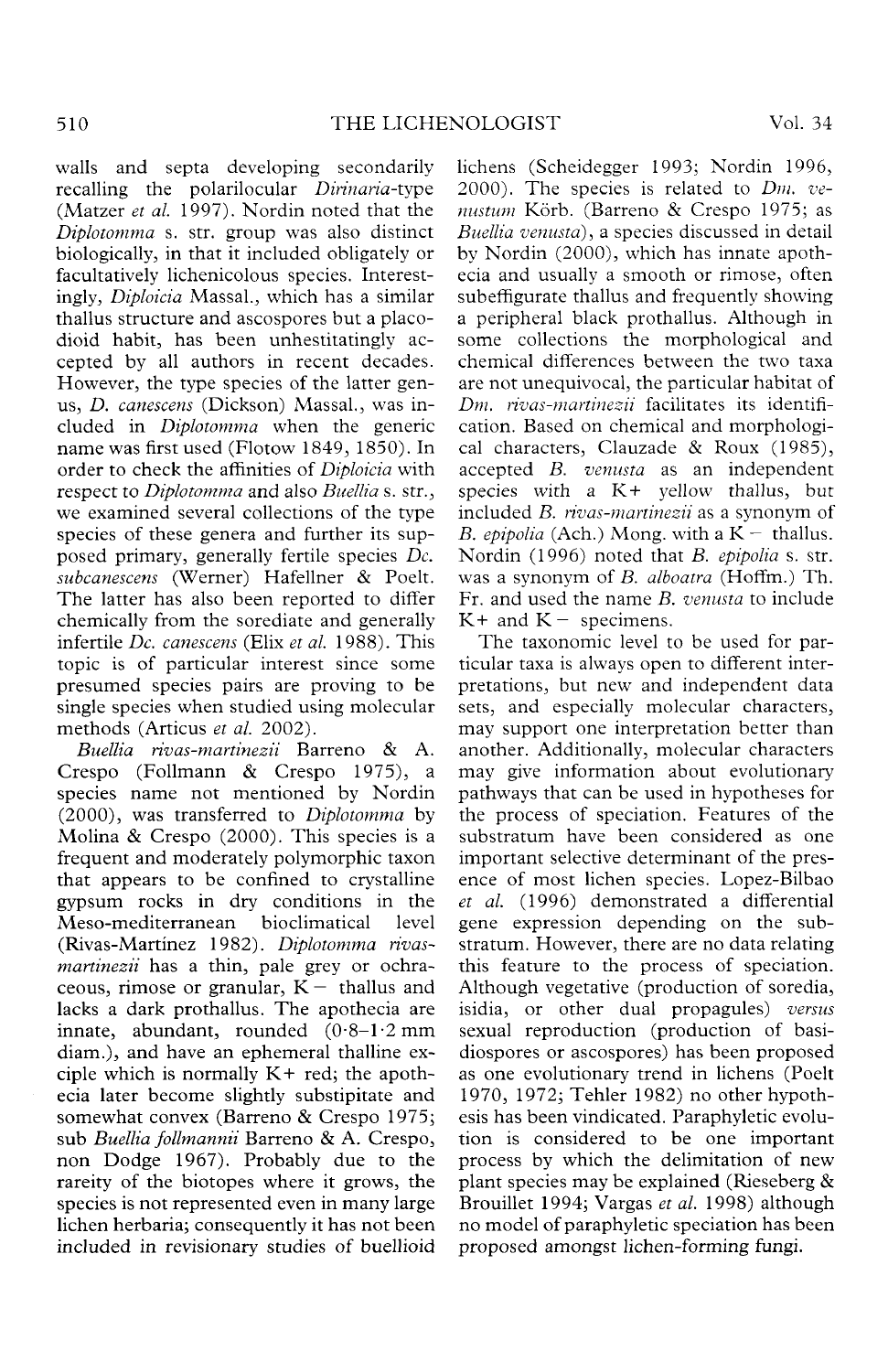### 2002 Molecular phylogeny and status of *Diploicia* and *Diplotomma*—*Molina* et al. 511

| Species                         | Locality (reference collection code†)  | Intron<br>present $(+)$ | GenBank no. |
|---------------------------------|----------------------------------------|-------------------------|-------------|
| 1. Diplotomma rivas-martinezii  | Morata-Titulcia, Madrid (MAF 7028)     |                         | AF352316    |
| 2. Dm. rivas-martinezii $\star$ | Segarra, Cataluña (BCC 13365)          |                         | AF352317    |
| 3. Dm. rivas-martinezii         |                                        |                         | AF101286    |
| 4. Dm. venustum                 | Santos de la Humosa, Madrid (MAF 7029) | $\ddot{}$               | AF352319    |
| 5. Dm. venustum                 | Villalazán, Zamora (MAF 6227)          |                         | AF352318    |
| 6. Dm. venustum                 | Montblanc, Cataluña (BCC 13749)        |                         | AF352320    |
| 7. Dm. alboatrum                |                                        |                         | AF224351    |
| 8. Diploicia canescens          | Cap de Creus, Cataluña (BCC 13752)     | $+$                     | AF352321    |
| 9. Dc. canescens                |                                        |                         | AF250793    |
| 10. Dc. canescens $*$           | Castelló d'Empuries, Gerona (MAF 8657) |                         | AF532168    |
| 11. Dc. subcanescens            | Cap de Creus, Cataluña (BCC 13571)     | $^{+}$                  | AF352322    |
| 12. Dc. subcanescens*           | Port de Selva, Gerona (MAF 8656)       | $\ddot{}$               | AF532167    |
| 13. Buellia frigida             |                                        |                         | AF276070    |
| 14. B. disciformis              |                                        |                         | AF250784    |
| $15. B.$ elegans                |                                        |                         | AI421415    |
| 16. B. zoharvi                  |                                        |                         | AJ421418    |
| 17. B. georgei                  |                                        |                         | AF250787    |
| 18. B. dijiana                  |                                        |                         | AF250788    |
| 19. B. epigaea                  |                                        |                         | AF250785    |
| 20. B. schaereri                |                                        |                         | AF250871    |
| $21. B$ capitis-regum           |                                        |                         | AF250783    |
| $22. B.$ insignis $\ddagger$    |                                        |                         | AF250790    |
| 23. B. erubescens               |                                        |                         | AF250786    |
| 24. B. subdisciformis           | Cap de Creus, Cataluña (BCC 13750)     |                         | AF352323    |
| 25. B. lindigeri                |                                        |                         | AF250789    |
| 25. Physconia grisea            | Casa de Campo, Madrid (MAF-Cub GPAR2)  |                         | AF542506    |
| 27. Ph. grisea                  |                                        |                         | AF224368    |

TABLE 1. *Species included in the analysis, locations and reference collection codes for newly sequenced specimens, presence of intron products, and GenBank accession numbers*

\*DNA extraction using DNeasy Plant Mini Kit (QIAGEN).

fBCC, Departament de Botanica, Facultat de Biologia, Universitat de Barcelona; MAF, Departamento de Botanica, Facultad de Farmacia, Universidad Complutense de Madrid.

^Incorrectly identified as *Buellia papilla* in Grube & Arup (2001) and GenBank.

This study had three main objectives, to test: (1) the robustness of the generic status of *Diplotomma* s. str. in relation to *Buellia* and *Diploicia;* (2) whether *Diploicia canescens* and *D. subcanescens* are a species pair as has often been presumed; and (3) if *Diplotomma rivas-martinezii* is genetically distinct from *D. venustum.*

### **Material and Methods**

### **Lichen material**

Details of the material, area of collection, and location of reference specimens, are presented in Table 1. Specimens were air-dried and stored at room temperature. *Physconia grisea* (Lam.) Poelt was used as the outgroup.

#### **DNA extraction**

Total fungal DNA was extracted from the thalli according to the CTAB extraction method (Crespo *et al.* 1997; Cubero *et al.* 1999). Occasions when DNA extraction was carried out using the DNeasy Plant Mini Kit (QIAGEN) are indicated in Table **1**.

#### **PCR amplification**

Amplification of the internally transcribed spacer region of the rDNA gene cluster was undertaken with the primer  $ITS_{1F}$ , as described by Gardes & Bruns (1993), or  $ITS<sub>5</sub>$  and  $ITS<sub>4</sub>$ , as described by White *et al.* (1990). ITS<sub>1F</sub> was designed to be specific for fungal sequences at the 3' end of the small subunit gene of the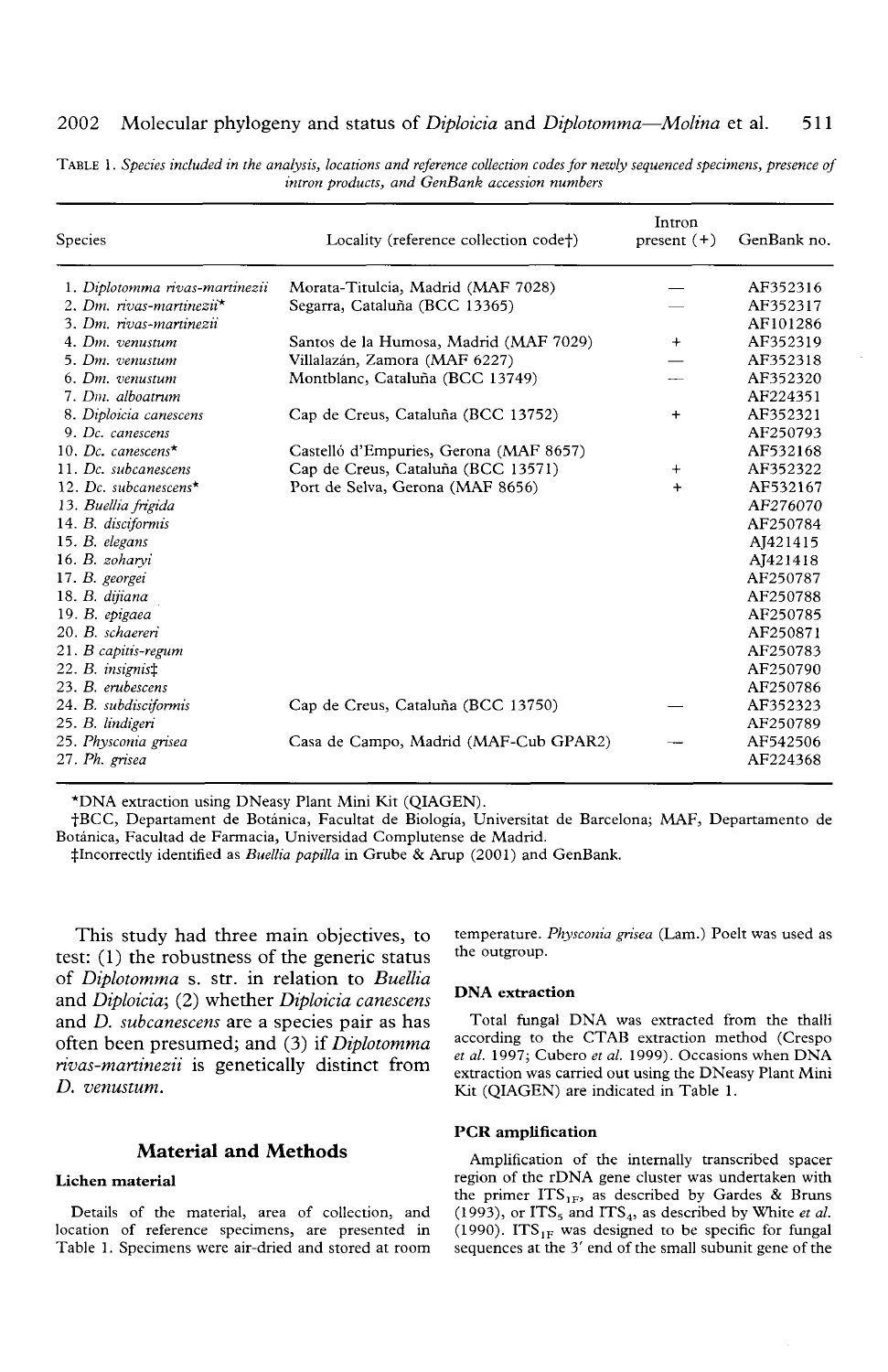rDNA and overlaps with ITS<sub>5</sub>, whereas ITS<sub>4</sub> has been described as a 'universal' primer and hybridizes at the 5' end of the large subunit gene (Gardes & Bruns 1993).

Amplification was carried out in 50 µl volumes<br>consisting of 5 µl of 10 × DNA polymerase buffer<br>(Biotools), 5 µl of 25 mM MgCl<sub>2</sub>, 1 µl of a dinucleotide<br>triphosphate (dNTP) containing 10 mM of each base,<br>2.5 µl of each p DNA. The PCR conditions were: denaturation 1 min at 94°C; annealing 1 min at 54°C; extension 2 min at 72°C (35 cycles); final extension 5 min at 72°C.

PCR products were purified with Biotools' PCR<br>purification kit and sequenced, using the same primers, by the PRISM dRhodamine Terminator Candle sequencing Ready Reaction kit (Applied Biosystems) with detection on a 373A stretch automatic sequencing apparatus (Applied Biosystems). The total fragment was sequenced, comprising the 3' end of the small subunit gene, ITS 1, the 5-8S gene, ITS2 and the 5' terminus of the large subunit gene.

#### **Sequence analysis**

Complementary strands were compared with the assistance of Windows SeqMan (DNAStar) to check for reading errors and when possible, resolving ambiguities. Sequences were then aligned using Clustal X version 65b (Jeanmougin alignment was used for the analysis. Maximum parsimony was applied to the data using the PAUP 4.0 program (Swofford 1999) with gaps being interpreted as missing data. The heuristic search option was used employing random addition of sequences and 100 replicates were generated with the tree bisection- reconnection (TBR) method of branch swapping, and the MulTrees options in effect. A neighbour-joining tree based on Kimura 2-parameter distances was also calculated using PAUP 4.0. Node reliability was assessed from 1000 bootstraps in both cases.

#### **Isolation and culture of mycobionts**

Isolated multispores were obtained from apothecia of *Diplotomma rivas-martinezii* (MAF 7028) and *D. venustum* (MAF 7029). The fungi were grown from discharged ascospores following Ahmadjian (1993). After germination, uncontaminated multispore isolates were maintained on BBM, pH 5-85 (Deason & Bold 1960) or transferred to 4% glucose LBM, pH 5-30 (Lilly & Barnett 1951) or malt yeast extract, pH 5-43 (11 distilled water, containing malt extract 5:00 g, glucose 2:00 g, yeast extract 0:25 g). The medium contained 1:5% w/v agar. Simultaneously, enriched malt yeast extract was prepared by adding 40 ml of soil extract, at pH 5-80 (Esser 1976). Soil (500g) from the collection area were suspended in 1 1 of bi-distilled water and boiled for 1 h. The supernatant was decanted, filtered, and made up to 1 l. The pH was checked and adjusted to pH 5-7 when necessary. As a stock solution, 100 ml of this extract were made up to 11 with bi-distilled water and then sterilized. The inoculated plates were incubated at  $18 \pm 2^{\circ}$ C, following Molina & Crespo (2000).

### **Results**

DNA was extracted from all specimens and<br>the rDNA target sequence was amplified. These PCR products were sequenced and their length differences (Table 1) were found to be due to a group I intron of approximately 200 bp inserted at the 3' end of the small subunit (1516). Previous reports of introns within lichen-forming fungi have identified a number of insertion sites within the ribosomal small subunit gene (DePriest 1994; Gargas *et al.* 1995).

The final data matrix contained 399 nucleotides after removing the intron, ambiguous sequences and alignments; 30-8% (123 nucleotides) were informative. Six trees which were equally parsimonious were obtained, each of 408 steps. The consensus parsimony tree obtained using this matrix (Fig. 1) had a consistency index (CI) of  $0.822$  and a retention index (RI) of  $0.667$ and reliably distinguished two mono- phyletic groups. One of them corresponds to *Buellia lindigeri* and the other one groups all remaining samples into two clades; one of these has two sister branches. The first (Fig. 1A) groups the *Diplotomma* s. str. species included (i.e. *Dm. rivas-martinezii, Dm. venustum,* and *Dm. alboatrum)* and also the species of *Diploicia* studied (i.e. *Dc. canescens,* and *Dc. subcanescens).* The other clade (Fig. IB) groups all the remain- ing *Buellia* species, including the gener- ally accepted type species *B. disciformis. Diplotomma* and *Diploicia* species are re- spectively monophyletic and sister groups with a reasonably robust bootstrap value (80%) in Fig. 1.

The distance tree (Fig. 2) shows a similar topology to the parsimony one. The *Diploicia canescens* and *Dc. subcanescens* collections were paraphyletic, and combined into a single clade with high bootstrap support (92%). In contrast, the specimens of *Diplotomma rivas-martinezii* formed a monophyletic clade with strong support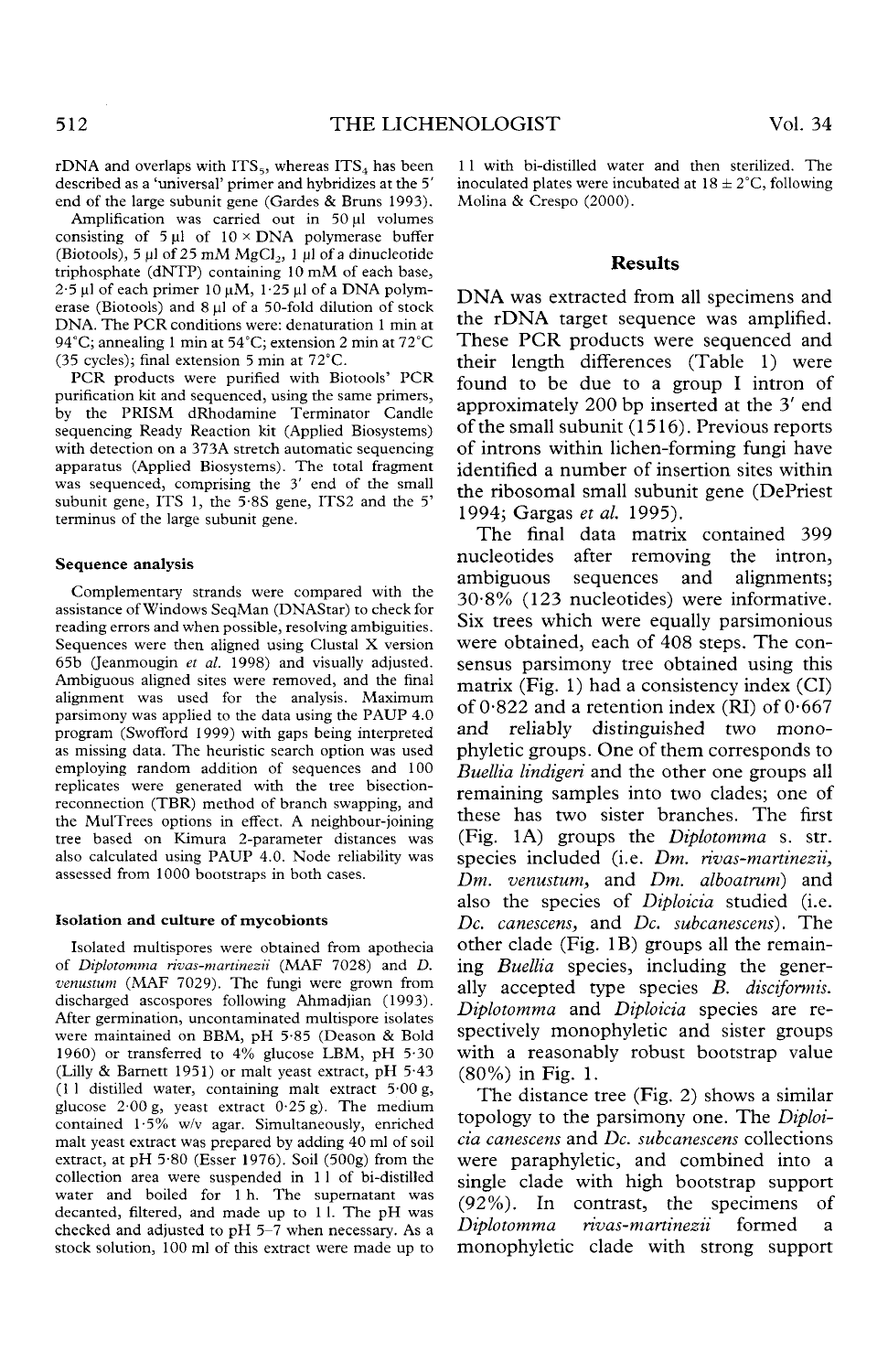

FIG. 1. Strict parsimony consensus tree. Branches are collapsed for bootstrap values of less than 50%. *Physconia distorta* was selected as the outgroup. B. = Buellia; Dc. = Diploicia; Dm. = Diplotomma.

(84%) and separate from collections of  $Dm$ . on BBM for 4 months, a clear degeneration *venustum* which was not resolved as a of the germinated hyphae was observed.

*venustum* which was not resolved as a of the germinated hyphae was observed.<br> **These** alterations, detected by optical onophyletic group itself.<br>
When the cultured multisporic group of microscopy, resulted in cell death on this When the cultured multisporic group of microscopy, resulted in cell death on this isolates from  $Dm$ , venustum was maintained medium—probably as a consequence of the medium—probably as a consequence of the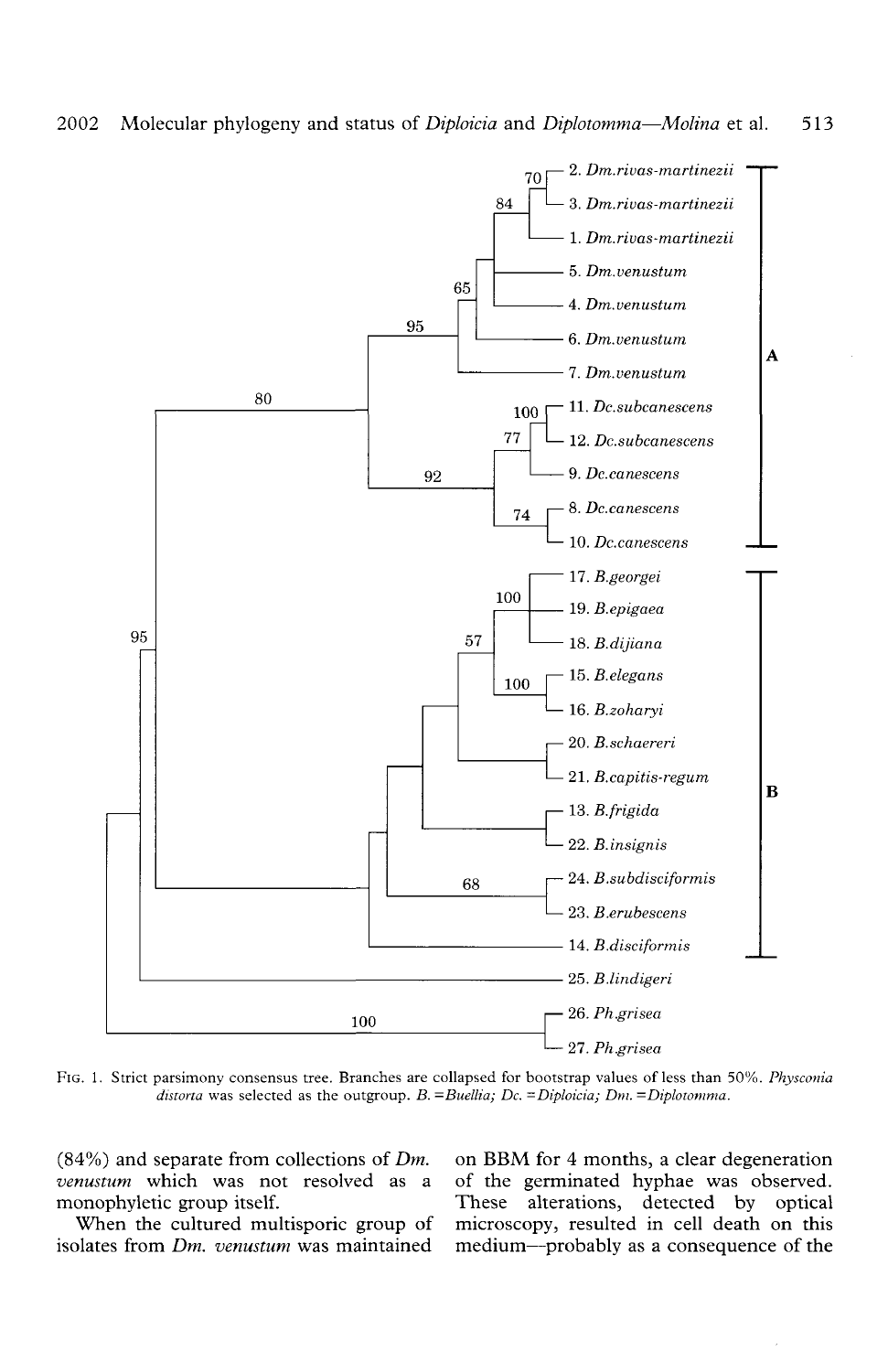## 514 THE LICHENOLOGIST Vol. 34



FIG. 2. Neighbour-joining distance tree. Bootstrap values over 50% are indicated. Scale bar indicates 0-1 Kimura-2 distance units. B. = Buellia; Dc. = Diploicia; Dm. = Diplotomma.

absence of a carbon source (Fig. 3A), since germinated isolated multispores transferred to 4% glucose LBM generated a thalline mycelium after 3 months of 2-3 mm diam- eter (Fig. 3B). *Diplotomma rivas-martinezii* developed through the first stages on BBM only. However, transfer of the multispores of the latter species to 4% glucose LBM resulted in collapse of the hyphae with struc- tural alterations culminating in cell death (Fig. 3C). Surprisingly, a mycelium with a 95% success rate on inorganic medium was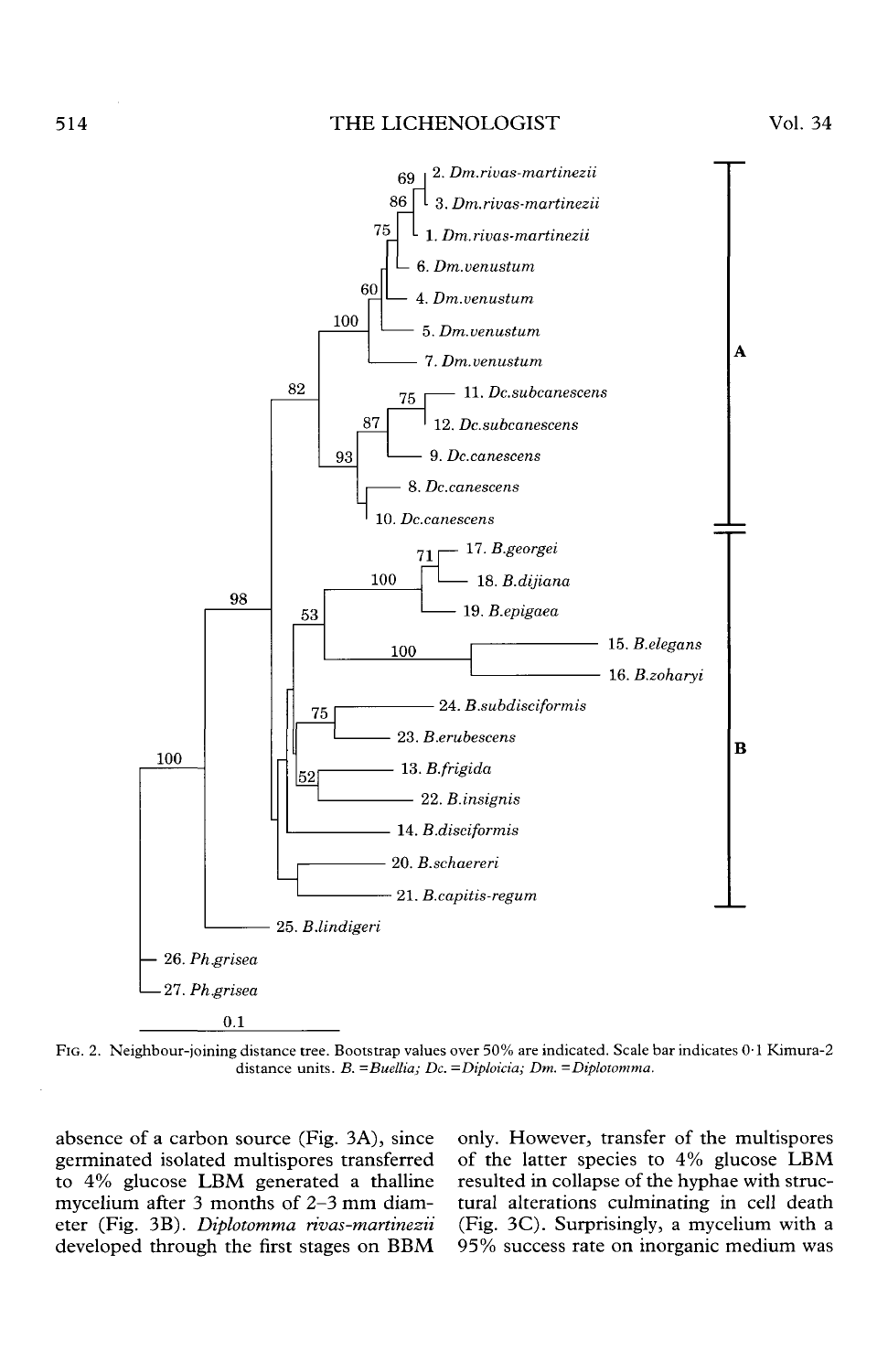

FIG. 3. Developmental stages of *Diplotomma* grown under axenic conditions. A, *Dm. epipolium* on BBM after 3 months; B, *Dm. epipolium* grown on 4% glucose LBM after 3 months (white arrow shows white superficial hyphae and black arrow indicates dark internal hyphae); C, *Dm. rivas-maninezii* on 4% glucose on BBM after 3 months; D, Dm. rivas-martinezi grown on BBM after 3 months. Scales: A, C & D=15 µm; B=0.2 mm.

observed 3 months after initial germination on that medium. These hyphae had a long interseptum distance and a low number of lipid drops, but structural alterations were not observed (Fig. 3D). Neither *Dm. rivasmartinezii* nor *Dm. venustum* grew on malt extract, with or without soil extract.

# **Discussion**

# **Generic concepts**

A phylogenetic hypothesis for evolution in the *Physciaceae* by Grube & Arup  $(2001)$ , also based on ITS sequences, showed a clade where *Diploicia canescens* clustered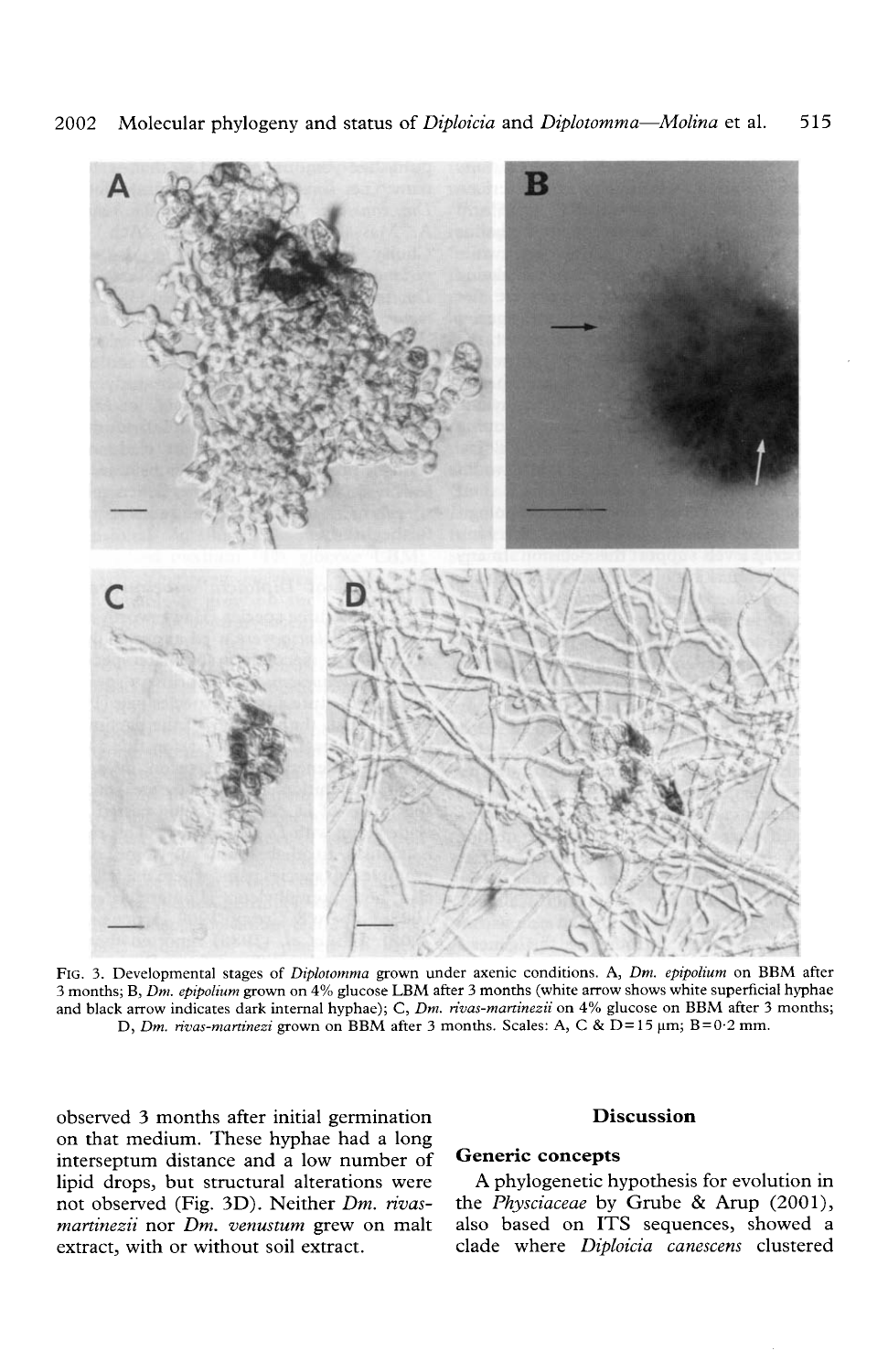as the sister clade of *Buellia capitis-regnum* W. A. Weber, an endemic North American species with thick-walled muriform ascospores and a non-placodioid thallus (Nordin 2000: fig. 13). However, while Grube & Arup (2001) labelled this as having 'Diplotomma' ascospores, these were not defined and no *Diplotomma* s. str. species was included in their analysis. However, the results from our study (Figs  $1 \& 2$ ) show that the *Diploicia* and *Diplotomma* s. str. species studied form a well-supported monophyletic group, a sister group of the clade grouping most of the other species of *Buellia* s. lat. (Fig. 1). Although a multigenic study would be ideal to confirm that *Diploicia* and *Diplotomma* are congeneric, the morphologi- cal and anatomical evidence and the high bootstrap levels support this decision. In any case, the retention of *Diploicia* at the generic level and the keeping of *Diplotomma* s. str. species in *Buellia* are indefensible. Both groups do, however, form separate mono- phyletic clades, and it could be argued that both should therefore be retained. However, differences in the thallus alone do not justify the recognition of separate genera in other lichen groups, for example *Caloplaca,* and in the absence of other supporting features we suggest extending the circumscription of *Diplotomma* s. str. to include *Diploicia* species with a placodioid thallus, uniting them under the oldest generic name, *Diplotomma\** Interestingly, this idea is far from new as Flotow (1849, 1850) already included the type species of *Diploicia* within *Diplotomma* when introducing the generic Dipiou

Almost all species in this expanded concept of *Diplotomma* already have validly published binomials under that generic<br>name (i.e. *Dm. alboatrum* (Hoffm.) Flotow. name (i.e. *Dm. alboatrum* (Hoffm.) Flotow, *Dm. canescens* (Dicks.) Flotow, *Dm. lutosum* A. Massal.f, *Dm. pharcidium* (Ach.) M. Choisy, *Dm. rivas-martinezii, Dm. scheideggeriana* (Bricaud & Cl. Roux) Nimis, and *Dm. venustum).* We do not include *B. capitisregum* here in view of its grouping in the *'Buellia'* clade in our trees, and the lack of calcium oxalate in the thallus; the structure of the ascospores merits further study. One name change remains necessary, for *Buellia pulverulenta* which Nordin (2000) found to belong to the *Diplotomma* s. str. clade in his cladistic analysis based on non-molecular features‡. Whether some other lichenicolous species merit treatment in the genus requires further study.

# **The status of** *'Diploicia' subcanescens*

Two of the three species (Hawksworth *et al.* 1995) *of Diploicia* were used in our analysis: *D. canescens* (secondary sorediate species), and *D. subcanescens* (fertile primary species) which constitute a typical species pair (Poelt 1970). First, the topology of the parsimony tree indicates that, at least for this DNA character, genetically the taxon does not merit recognition as two separate species, specimens of *D. canescens* being nested in a clade along with *D. subcanescens.* This result is similar to that found in some other examples of 'species pairs' where the taxa are also not monophyletic (Lohtander *et al.* 1998; Cubero & Crespo 1999; Articus *et al.* 2002). Elix *et al.* (1988) reported that *D. subcanescens* also differed from *D. canescens* in the presence of gyrophoric acid, but we do not consider that such a single unreplaced chemical warrants the recognition of such a chemotype as a species (Hawksworth 1976; Lumbsch 1998). Matzer *et al.* (1997) illustrated the ascospores and conidia of the two taxa which do not appear to differ

<sup>\*</sup>The author citation given to the genus varies. It was first mentioned by Flotow (1849: 129) 'ad int.' But no description was provided. However, Flotow (1850) provided a detailed account with diagnostic features (: 380) and inclusion in a generic key (: 381-2) and the name was clearly validly published in that work. The generic name has sometimes been attributed to Massalongo (1852), as by Greuter *et al.* (1993), but Flotow has been cited as author by several recent workers (e.g. Nordin, 2000; Eriksson *et al.* 2001; Kirk *et al.* 2001) and we see no reason to dissent from that view.

fThe correct name for *Buellia subdispersa* [syn. *Diplotomma subdispersum* (Krempelh.) Arnold] when placed in *Diplotomma* (Nordin 2000: 91).

**<sup>^</sup>Diplotomma pulverulentum (Anzi) D. Hawksw., comb. nov.** (basionym: *Abrothallus pulverulentus* Anzi, *Cat. Lich. Sander.:* 116, 1860; syn.: *Buellia pulverulenta* (Anzi) Jatta, *Syll. Lieh. Ital:* 400, 1900).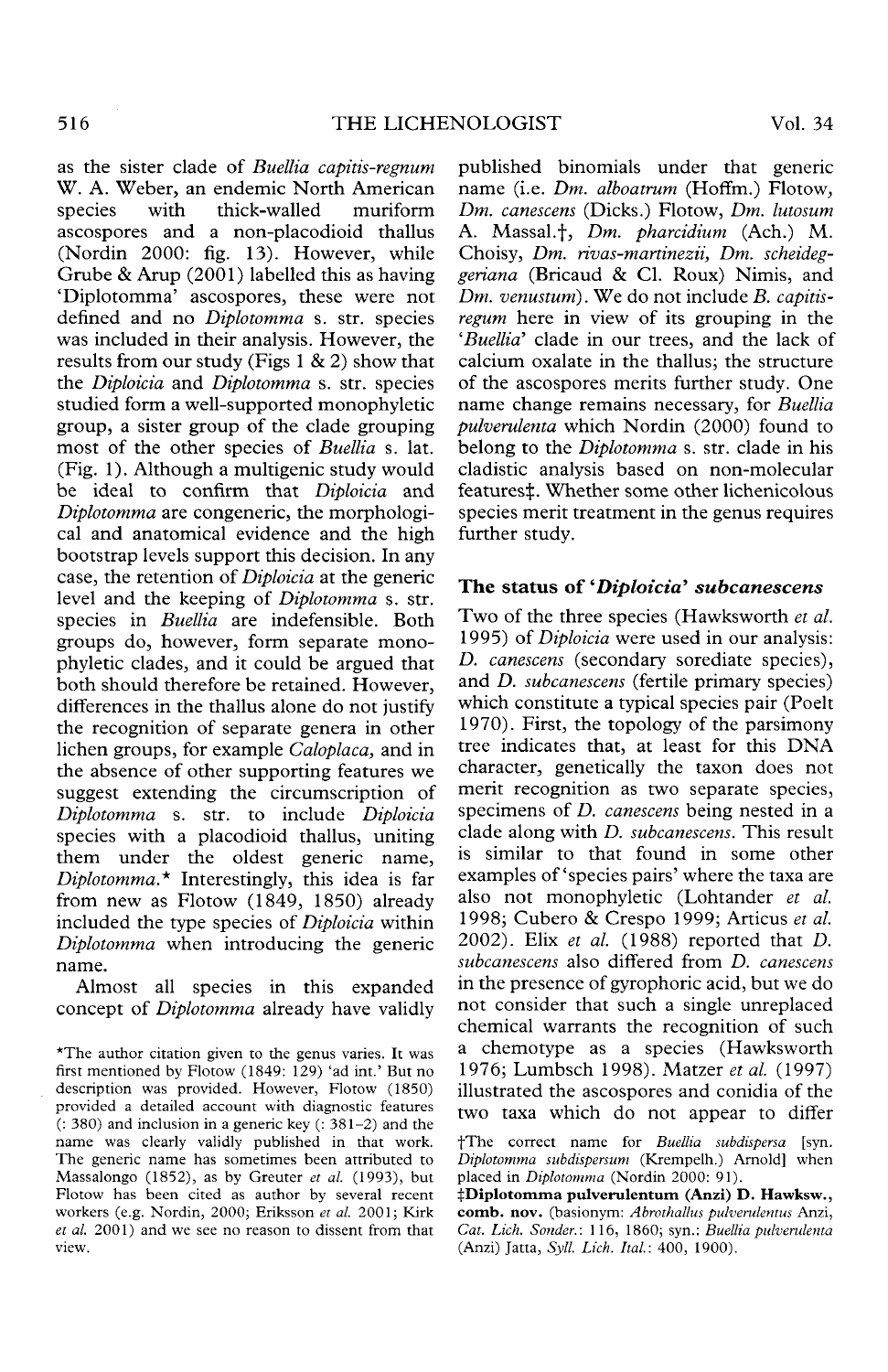significantly. We therefore propose that *D. subcanescens* is treated as a synonym of *Diplotomma canescens.*

# **The status of** *Diplotomma rivas-martinezii*

Some of the morphological differences reported between *Diplotomma rivasmartinezii* and *Dm. venustum,* for instance the colour or texture and habit of the thallus surface, may be due to different ecological conditions of the substrata or to local adaptations. However, the isolated fungal components of the two species differed and behaved oppositely when cultured on inorganic and organic media. While *Dm. venustum* grew and developed a three- dimensional 'thallus-like' mycelium on the enriched medium (4% glucose LBM; Fig. 3B), *Dm. rivas-martinezii* was com- pletely unable to grow on such a medium (Fig. 3C). The contrary occurred on basal medium (BBM), where *Dm. venustum* did not grow (Fig. 3A) but *Dm. rivas-martinezii* developed an extensive superficial mycelium (Fig. 3D). In the latter case, three- dimensional structures were not observed and hyphal diameter and the number of lipid drops were smaller (Molina *et al.* 1997). Additionally, the isolates from both species differed with respect to ejection, develop- ment rates, and the manner of germination (Molina & Crespo 2000). However, since cultures were obtained from only one collec- tion of each species, nothing is known of any possible infraspecific variation and too much emphasis should not be placed on these observations. Nevertheless, such distinct be- haviours suggest that different genetically determined biological or physiological patterns occur at least between the two samples<br>cultured.

The molecular analysis of ITS sequences (Figs 1 & 2) showed that the three samples of *Dm. rivas-martinezii* from gypsaceous substrata in different geographical regions were monophyletic (Fig. IB). Samples of *Dm. venustum* collected near *Dm. rivasmartinezii* localities were placed further apart in the phylogenetic tree (for example, the two sites of *Dm. rivas-martinezii* and *Dm.*

*venustum* from Madrid are separated by no more than 30 km). In evolutionary terms (Figs 1 & 2) *Dm. rivas-martinezii* could be a monophyletic species more recently derived from a population of *Dm. venustum.* Al-<br>though the bootstrap values of 65% (maxi-<br>mum parsimony) and 60% (neighbour joining) are too low to have the highest confidence in this result, a paraphyletic relationship is suggested in relationship to *Dm. alboatrum.* However, the three samples of *Dm. venustum* studied were not mono- phyletic. A number of taxa have been named morphologically as close to *Dm. venustum* and/or *Dm. alboatrum* (cf. *B. lainea* in Clauzade & Roux 1985; synonymized with *Dm. alboatrum* by Nordin 2000) and any further taxonomic conclusions require a separate molecular study of additional populations. Genetic isolation leading to ap- parently cryptic species has been reported in an increasing number of cases in free-living and lichen-forming fungi (Crespo *et al.* 1999; Hawksworth 2001). Even in the event of *Dm. venustum* being considered an heterogeneous taxon, the topology of the phylogenetic tree nevertheless supports the retention of *Dm. rivas-martinezii* as an independent taxon. The results from the preliminary culture experiments suggest that physiological characteristics may reinforce this interpretation. Moreover, the ITS region has proved to be a good species-level<br>marker for lichens (Groner & LaGreca 1997; Crespo & Cubero 1998). Conse-*Dm. rivas-martinezii* at the level of species.

We are indebted to two anonymous referees for<br>constructive remarks on our original submission. This<br>work was supported by a grant from the Dirección<br>General de Investigación of the Consejería de<br>Educación, Cultura y Deport

#### **REFERENCES**

- Ahmadjian, V. (1993) *The Lichen Symbiosis.* 2nd Edn.
- Articus, K., Mattsson, J.-E., Tibell, L., Grube, M. & Wedin, M. (2002) Ribosomal DNA and  $\beta$ -tubulin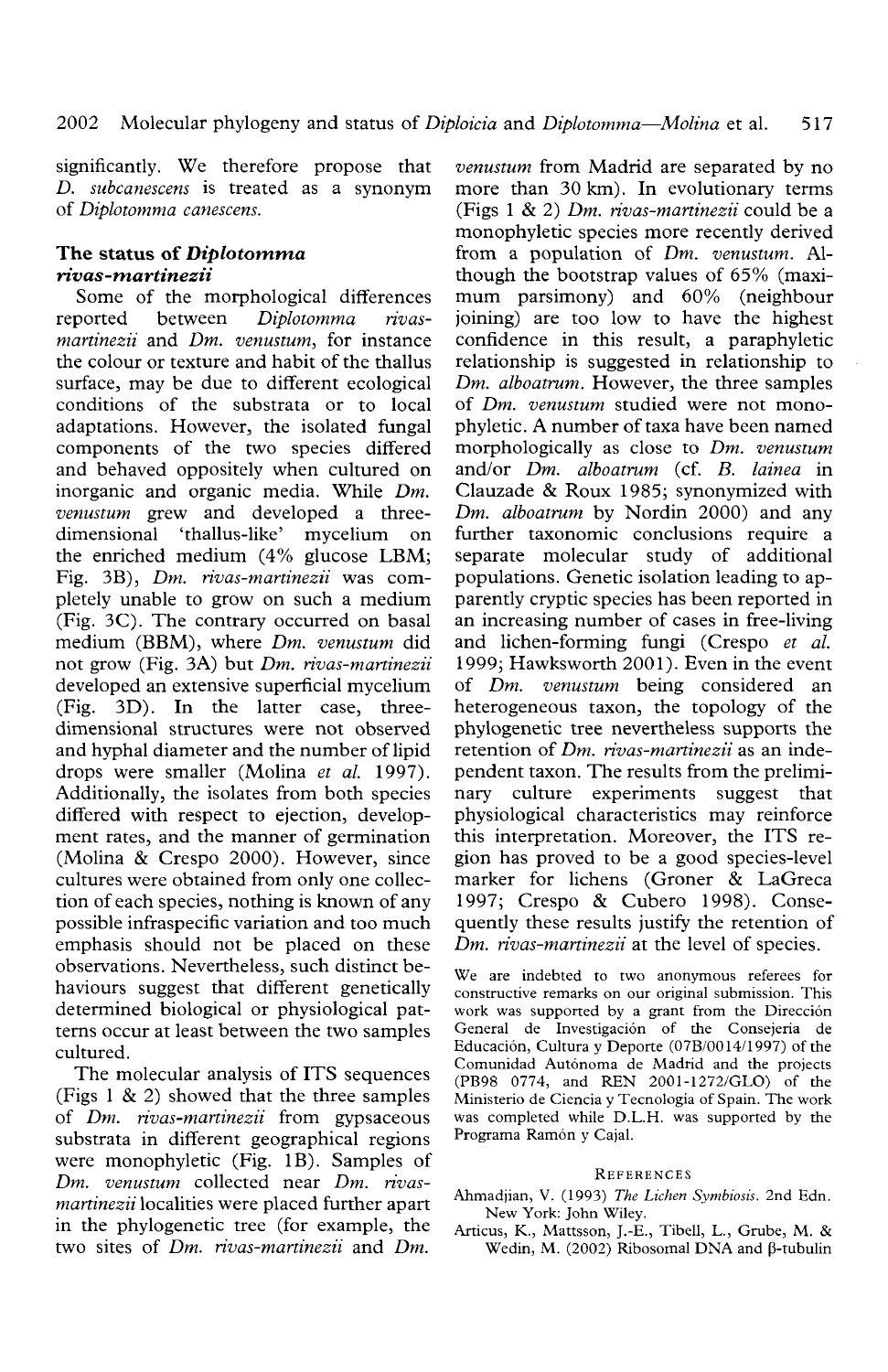data do not support the separation of the lichens *Usneaflorida* and *U. subfloridana* as distinct species. *Mycological Research* **106:** 412-417.

- Arup, U. & Grube, M. (1998) Molecular systematics of *Lecanora* subgenus *Placodium. Lichenologist* 30: 415-426.
- Barreno, E. & Crespo, A. (1975) Bibliografia sobre liquenes de Espana peninsular e islas Baleares. I. *Anales del Institute Botanico Antonio Jose Cavanilles* 34: 95-118.
- Clauzade, G. & Roux, C. (1985) Likenoj de Okcidenta Europe *Bulletin de la Societe Botanique de Centre-Ouest Nouvelle, numero special* 7: 1-893.
- Coppins, B. J. (2002) *Checklist of Lichens of Great Britain and Ireland.* London: British Lichen Society.
- Crespo, A. & Cubero, O. F. (1998) A molecular approach to the circumscription and evaluation of some genera segregated from *Parmelia* s. lat. *Lichenologist* 30: 369-380.
- Crespo, A., Bridge, P. D. & Hawksworth, D. L. (1997) Amplification of fungal rDNA-ITS regions from non-fertile specimens of the lichen-forming genus *Parmelia. Lichenologist* 29: 275-282.
- Crespo, A., Bridge, P. D., Hawksworth, D. L., Grube, M. & Cubero, O. F. (1999) Comparison of rRNA genotype frequencies of *Parmelia sulcata* from long established and recolonizing sites following sulphur dioxide amelioration. *Plant Systematics and Evolution* **217:** 177-183.
- Cubero, O. F. & Crespo, A. (1999) Genetic variability in ribosomal DNA from the lichen-forming genus *Physconia. Abstracts, XVI International Botanical Congress, St Louis (Missouri):* 3.
- Cubero, O. F., Crespo, A., Fatehi, J. & Bridge, P. D. (1999) DNA extraction and PCR amplification method suitable for fresh, herbarium-stored, lichenized, and other fungi. *Plant Systematics and Evolution* **216:** 243-249.
- Deason, D. R. & Bold, H. C. (1960) Phycological studies I. Exploratory studies of Texas soil algae. *University Texas Publications* **6022:** 1-70.
- DePriest, P. T. (1994) Variation in the *Cladonia chlorophaea* complex II. Ribosomal DNA variation in Southern Appalachian populations. *Bryologist* 97: 117-126.
- Diederich, P. & Serusiaux, E. (2000) *The Lichens and Lichenicolous Fungi of Belgium and Luxembourg: An* Annotated Checklist. Luxembourg: Musée National d'Histoire Naturelle.
- Dodge, C. W. (1967) ['1966'] New lichens from Chile. *Nova Hedwigia* **12:** 307-352.
- Elix, J. A., Jenkins, G. A. & Lumbsch, H. T. (1988) Chemical variation in the lichen genus *Diploicia* (Ascomycotina). *Mycotaxon* 33: 457-466.
- Eriksson, O. E., Baral, H. O., Currah, R. S., Hansen, K., Kurtzman, C. P., Laessee, T. & Rambold, G. (2001) Outline of Ascomycota. *Myconet* 7: 1-88.
- Esser, K. (1976) *Kryptogamen: Blaualgen, Algen, Pilze, Flechten.* Berlin: Springer Verlag.
- Esslinger, T. L. & Egan, R. S. (1995) A sixth checklist of the lichen-forming, lichenicolous, and allied

fungi of the continental United States and Canada. *Bryologist* 98: 467-549.

- Filson, R. B. (1996) *Checklist of Australian Lichens and Allied Fungi.* [Flora of Australia Supplementary Series No. 7] Canberra: Australian Biological Resources Study.
- Flotow, J. von (1849) Lichenes florae silesiae. *Jahresbericht der Schlesischen Gesellschaft fiir Vaterldndische Kultur* 27: 98-135.
- Flotow, J. von (1850) Mikroskopische Flechtenstudien. *Botanische Zeitung* 8: 377-384.
- Follmann, G. & Crespo, A. (1975) Zur Nomenklatur der Lichenen II. *Buellia rivas-martinezii* Barr. & Crespo, *Psora saviczii* (Tom.) Follm. et Crespo und *Sagenidium candidum* (Muell.-Arg.) Follm. *Philippia* 2: 283-285.
- Gardes, M. & Bruns, T. D. (1993) ITS primers with enhanced specificity for basidiomycetes application to the identification of mycorrhizae and rusts. *Molecular Ecology* 2: 113-118.
- Gargas, A., DePriest, P. T., & Taylor, J. W. (1995) Positions of multiple insertions in SSU rDNA of lichen-forming fungi. *Molecular Biology and Evolution* **12:** 208-218.
- Greuter, W., Brummitt, R. K., Farr, E., Kilian, N., Kirk, P. M. & Silva, P. C. (1993) *NCU-3: Names in Current use for Extant Plant Genera.* [Regnum Vegetabile No. 129] Königstein: Koeltz Scientific Books.
- Groner, U. & LaGreca, S. (1997) The 'Mediterranean' *Ramalina panizzei* north of the Alps: morphological, chemical and rDNA sequence data. *Lichenologist* 29: 441^454.
- Grube, M. & Arup, U. (2001) Molecular and morphological evolution in the *Physciaceae* (Lecanorales, lichenized Ascomycotina), with special emphasis on the genus *Rinodina. Lichenologist* 33: 63-72.
- Hafellner, J. & Turk, R. (2001) Die lichenisierten Pilze Osterreichs—eine Checkliste der bisher nachgewiesenen Arten mit Verbeitungsangaben. *Stapfia* 76: 3-167.
- Hawksworth, D. L. (1976) Lichen chemotaxonomy. In *Lichenology: Progress and Problems* (D. H. Brown, D. L. Hawksworth & R. H. Bailey, eds): 139-184. London: Academic Press.
- Hawksworth, D. L. (2001) The magnitude of fungal diversity: the 1-5 million species estimate revisited. *Mycological Research* **105:** 1422-1432.
- Hawksworth, D. L., James, P. W. & Coppins, B. J. (1980) Checklist of British lichen-forming, lichenicolous and allied fungi. *Lichenologist* 12: 1-115.
- Hawksworth, D. L., Kirk, P. M., Sutton, B. C. & Pegler, D. N. (1995) *Ainsworth & Bisby's Dictionary of the Fungi.* 8th Edn. Wallingford: CAB International.
- Jeanmougin, F., Thompson, J. D., Gibson, T. J. & Higgins, D. G. (1998) Mutiple sequence alignment with Clustal X. *Trends in Biochemical Science* 23: 403-405.
- Kirk, P. M., Cannon, P. F., David, J. C. & Stalpers, J. A. (2001) *Ainsworth & Bisby's Dictionary of the Fungi.* 9th Edn. Wallingford: CAB International.